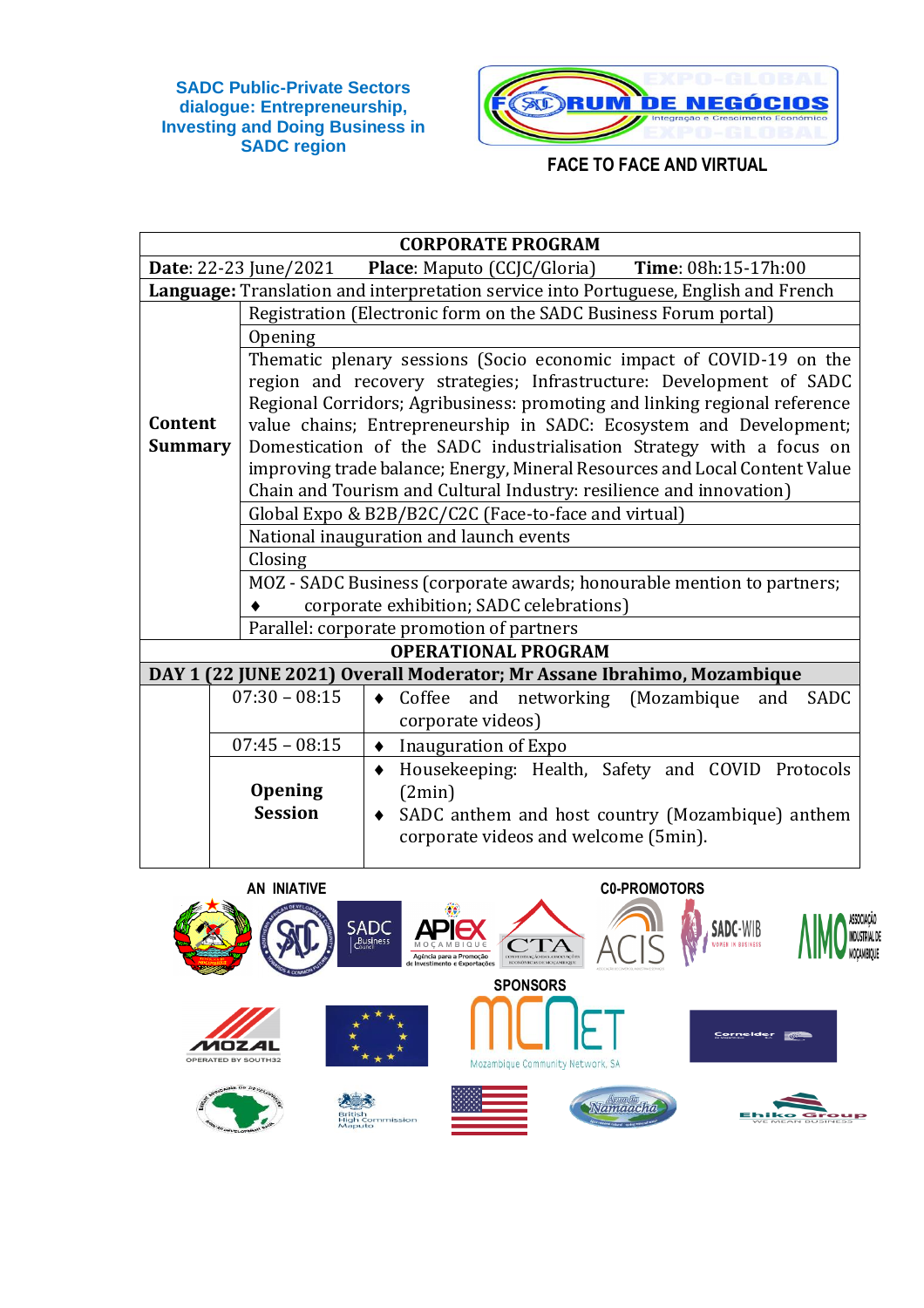

| $(08:15 - 09:00)$                  | Cultural Performance (Moreira Chonguiça and 5 SADC<br>countries - 08min).                                                                                                                                                                                                                                                                                                                                                                                                                                                                                                                                                                                                                     |
|------------------------------------|-----------------------------------------------------------------------------------------------------------------------------------------------------------------------------------------------------------------------------------------------------------------------------------------------------------------------------------------------------------------------------------------------------------------------------------------------------------------------------------------------------------------------------------------------------------------------------------------------------------------------------------------------------------------------------------------------|
|                                    | <b>Remarks:</b>                                                                                                                                                                                                                                                                                                                                                                                                                                                                                                                                                                                                                                                                               |
|                                    | CTA Chairperson (Current Chair of SADC BC - 5min)<br>٠                                                                                                                                                                                                                                                                                                                                                                                                                                                                                                                                                                                                                                        |
|                                    | Executive Secretary (SADC Business Council - 5min)                                                                                                                                                                                                                                                                                                                                                                                                                                                                                                                                                                                                                                            |
|                                    | SADC Executive Secretary (5min).                                                                                                                                                                                                                                                                                                                                                                                                                                                                                                                                                                                                                                                              |
|                                    | Ministry of Industry and Commerce (5min)                                                                                                                                                                                                                                                                                                                                                                                                                                                                                                                                                                                                                                                      |
|                                    | Launch and inauguration speech of the SADC Public-                                                                                                                                                                                                                                                                                                                                                                                                                                                                                                                                                                                                                                            |
|                                    | Private Dialogue and Business Forum by Chairperson of                                                                                                                                                                                                                                                                                                                                                                                                                                                                                                                                                                                                                                         |
|                                    | SADC, His Excellency the President of Mozambique                                                                                                                                                                                                                                                                                                                                                                                                                                                                                                                                                                                                                                              |
| 10min                              | Break and cultural performance interlude.                                                                                                                                                                                                                                                                                                                                                                                                                                                                                                                                                                                                                                                     |
|                                    | A. "Socio economic impact of COVID-19 on the region                                                                                                                                                                                                                                                                                                                                                                                                                                                                                                                                                                                                                                           |
|                                    | and recovery strategies" - Moderator, Bineswaree                                                                                                                                                                                                                                                                                                                                                                                                                                                                                                                                                                                                                                              |
|                                    | <b>Bolaky, UNECA</b>                                                                                                                                                                                                                                                                                                                                                                                                                                                                                                                                                                                                                                                                          |
|                                    | This session will focus on the socio-economic impact of                                                                                                                                                                                                                                                                                                                                                                                                                                                                                                                                                                                                                                       |
|                                    |                                                                                                                                                                                                                                                                                                                                                                                                                                                                                                                                                                                                                                                                                               |
|                                    |                                                                                                                                                                                                                                                                                                                                                                                                                                                                                                                                                                                                                                                                                               |
|                                    |                                                                                                                                                                                                                                                                                                                                                                                                                                                                                                                                                                                                                                                                                               |
|                                    |                                                                                                                                                                                                                                                                                                                                                                                                                                                                                                                                                                                                                                                                                               |
|                                    |                                                                                                                                                                                                                                                                                                                                                                                                                                                                                                                                                                                                                                                                                               |
|                                    |                                                                                                                                                                                                                                                                                                                                                                                                                                                                                                                                                                                                                                                                                               |
|                                    |                                                                                                                                                                                                                                                                                                                                                                                                                                                                                                                                                                                                                                                                                               |
|                                    |                                                                                                                                                                                                                                                                                                                                                                                                                                                                                                                                                                                                                                                                                               |
|                                    |                                                                                                                                                                                                                                                                                                                                                                                                                                                                                                                                                                                                                                                                                               |
|                                    |                                                                                                                                                                                                                                                                                                                                                                                                                                                                                                                                                                                                                                                                                               |
|                                    |                                                                                                                                                                                                                                                                                                                                                                                                                                                                                                                                                                                                                                                                                               |
|                                    |                                                                                                                                                                                                                                                                                                                                                                                                                                                                                                                                                                                                                                                                                               |
| <b>Sessions</b>                    | interventions to form structures and attract investments                                                                                                                                                                                                                                                                                                                                                                                                                                                                                                                                                                                                                                      |
| $09:10 - 10:00$<br><b>Thematic</b> | COVID-19 in SADC and the strategies required for a quick<br>economic recovery. It will also look at look at the evolving<br>ways of doing business post-COVID-19 and how SADC<br>industries can adapt.<br>Peter Varndell, SADC Business Council (Presenter)<br>٠<br>Luis Magaço Jr, Chair of ACIS (Presenter)<br>٠<br>Lineu Candieiro, Young Entrepreneur from Mozambique<br>$\bullet$<br>(Testimonial)<br>B. "Infrastructure: Development of SADC Regional<br><b>Corridors " - Moderator: World Bank</b><br>This session will focus on the development of SADC regional<br>transport corridors to support the trade and regional<br>integration agenda. Presentations will focus on required |

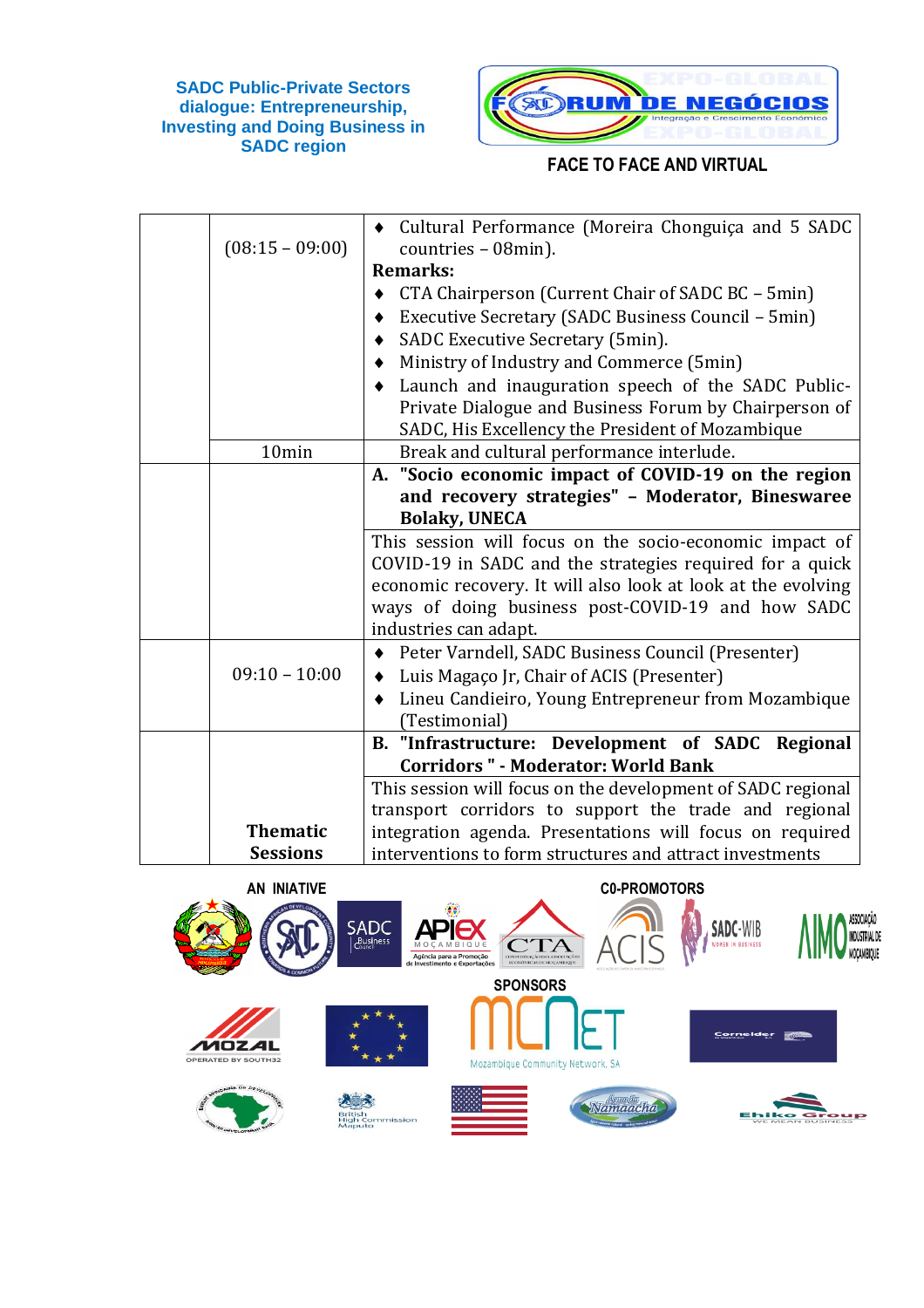

|                 | $10:00 -$ | speaker1: Mathews<br>Keynote<br>Phosa,<br><b>RSA</b>          |
|-----------------|-----------|---------------------------------------------------------------|
|                 | 10:20     | Entrepreneur                                                  |
|                 |           | Key note 2: Kafuta Mulemba, SADC Secretariat                  |
|                 | $10:20 -$ | Panel (Honourable Janfar Abdulai Minister of                  |
|                 | 10:50     | Transport and Communications, Malawi, Zambia,                 |
|                 |           | Cornelder, MPDC)                                              |
|                 | $10:50 -$ | Funding Program (Corporate Council on Africa -                |
|                 | 11:00     | USA)                                                          |
|                 | $11:00 -$ | Trade<br>Barbara Mommen, Infrastructure and                   |
|                 | 11:15     | <b>Expert, Private Sector perspectives</b>                    |
|                 | $11:15 -$ | John Rocha, DTIC - Moderated Q&A and Comments                 |
|                 | 11:30     | from the private sector                                       |
|                 | $11:30 -$ | Closing Remarks (SADC Country Patron: Minister                |
|                 | 11:35     | of Tanzania)                                                  |
|                 | (05)      | <b>Corporate Advertising and Break</b>                        |
|                 | min)      |                                                               |
|                 |           | C. "Agribusiness: promoting and linking regional              |
|                 |           | reference value chains" - Moderator: Malawi                   |
|                 |           | This session will focus on the development of agri-value      |
|                 |           | chains in SADC, particularly the integration of SMEs in       |
|                 |           | agriculture sector. The main aim will be to develop SME       |
|                 |           | linkages with large organisations that will allow them access |
| <b>Thematic</b> |           | to SADC regional markets                                      |
| <b>Sessions</b> | $11:40 -$ | Keynote Speaker (Honourable Celso Correia-                    |
|                 | 12:00     | Minister for Agriculture and Rural Development of             |
|                 |           | Mozambique)                                                   |
|                 | $12:00 -$ | Panel (Honourable Augusta Maíta Minister of Sea,              |
|                 | 12:30     | Inland Waters and Fisheries, RSA, National                    |
|                 |           | Businessman from Manica, Argentina, Zimbabwe)                 |

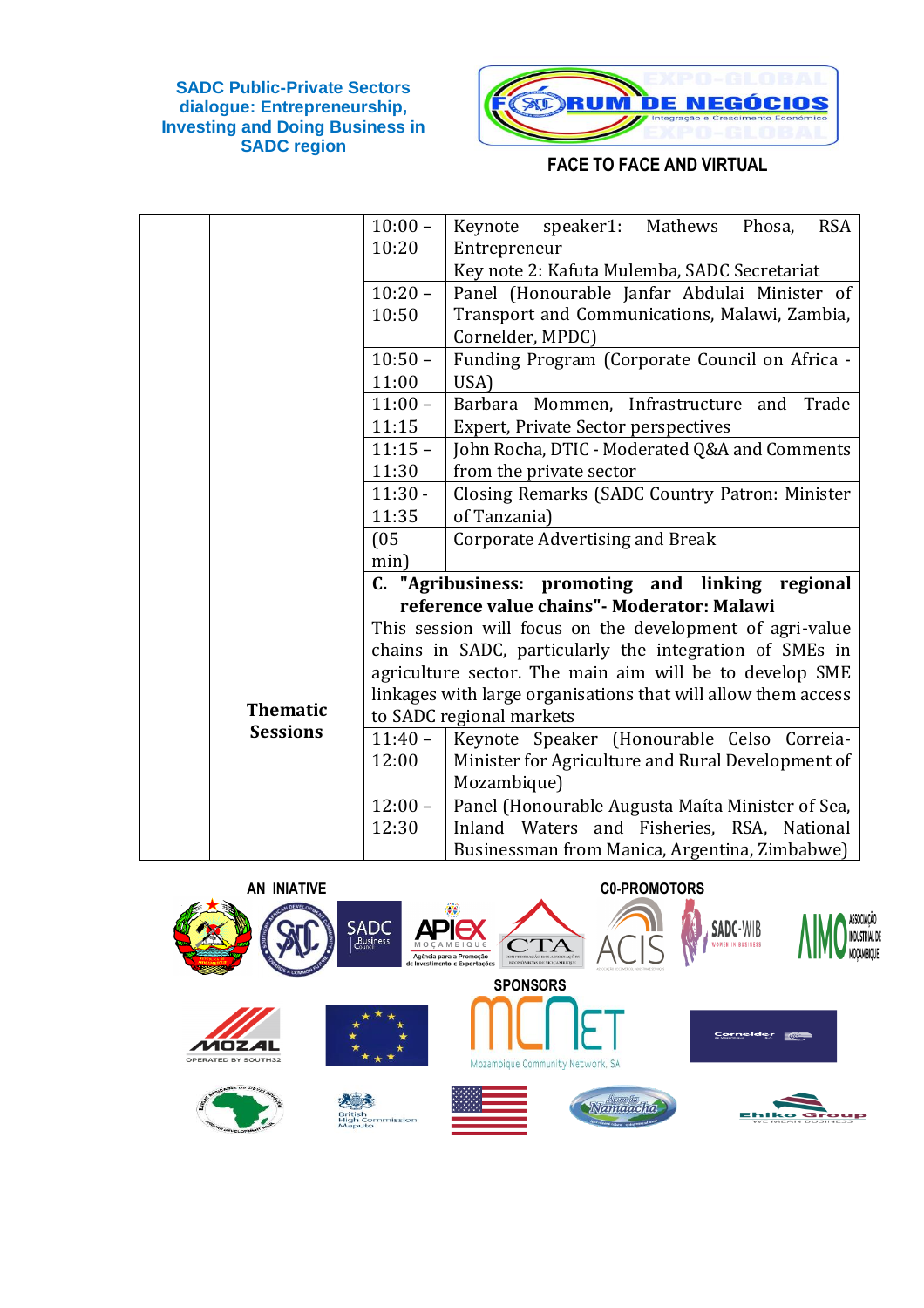

|                 | $12:30 -$ | Funding and Support Program (US international                  |
|-----------------|-----------|----------------------------------------------------------------|
|                 | 12:40     | Development Finance Cooperation)                               |
|                 | $12:40 -$ | Moderated Q&A and Comments from the private                    |
|                 | 12:55     | sector                                                         |
|                 | $12:55 -$ | Closing Remarks (SADC Country: His Excellency                  |
|                 | 13:00     | Thabo Mbeki Former Head of State of the RSA)                   |
|                 | (05)      | Corporate Advertising and Break                                |
|                 | min)      |                                                                |
|                 |           | Break (Lunch & Networking) and Cultural Performance            |
|                 |           | D. "Entrepreneurship<br>in<br>SADC:<br><b>Ecosystem</b><br>and |
|                 |           | Development": Moderator (CEO FUNDASO)                          |
|                 |           | In line with making entrepreneurship an asset in the           |
|                 |           | collective structure of the region, this panel comes to share, |
|                 |           | reflect and promote the existing regional dynamics and good    |
|                 |           | practices, with a global impact on the ecosystem level and     |
|                 |           | initiatives for the development of entrepreneurship.           |
| <b>Thematic</b> | $14:00 -$ | Keynote Speaker (Botswana)                                     |
| <b>Sessions</b> | 14:15     |                                                                |
|                 | $14:15 -$ | Panel (Honourable Oswaldo Faquir Petersburg                    |
|                 | 14:45     | Secretary for Youth and Employment<br>of                       |
|                 |           | Mozambique, ANJE, National Businessman from                    |
|                 |           | Maputo, SEBRAE/Brazil e Madagascar)                            |
|                 | $14:45 -$ | Funding/Support Programme (Top 100 SMEs and                    |
|                 | 14:55     | Entrepreneur's<br><b>SADC</b><br>Women<br>WIB-                 |
|                 |           | CTA/FUNDASO)                                                   |
|                 | $14:55 -$ | - Moderated Q&A and Comments                                   |
|                 | 15:10     |                                                                |
|                 | (05)      | <b>Corporate Advertising and Break</b>                         |
|                 | min)      |                                                                |

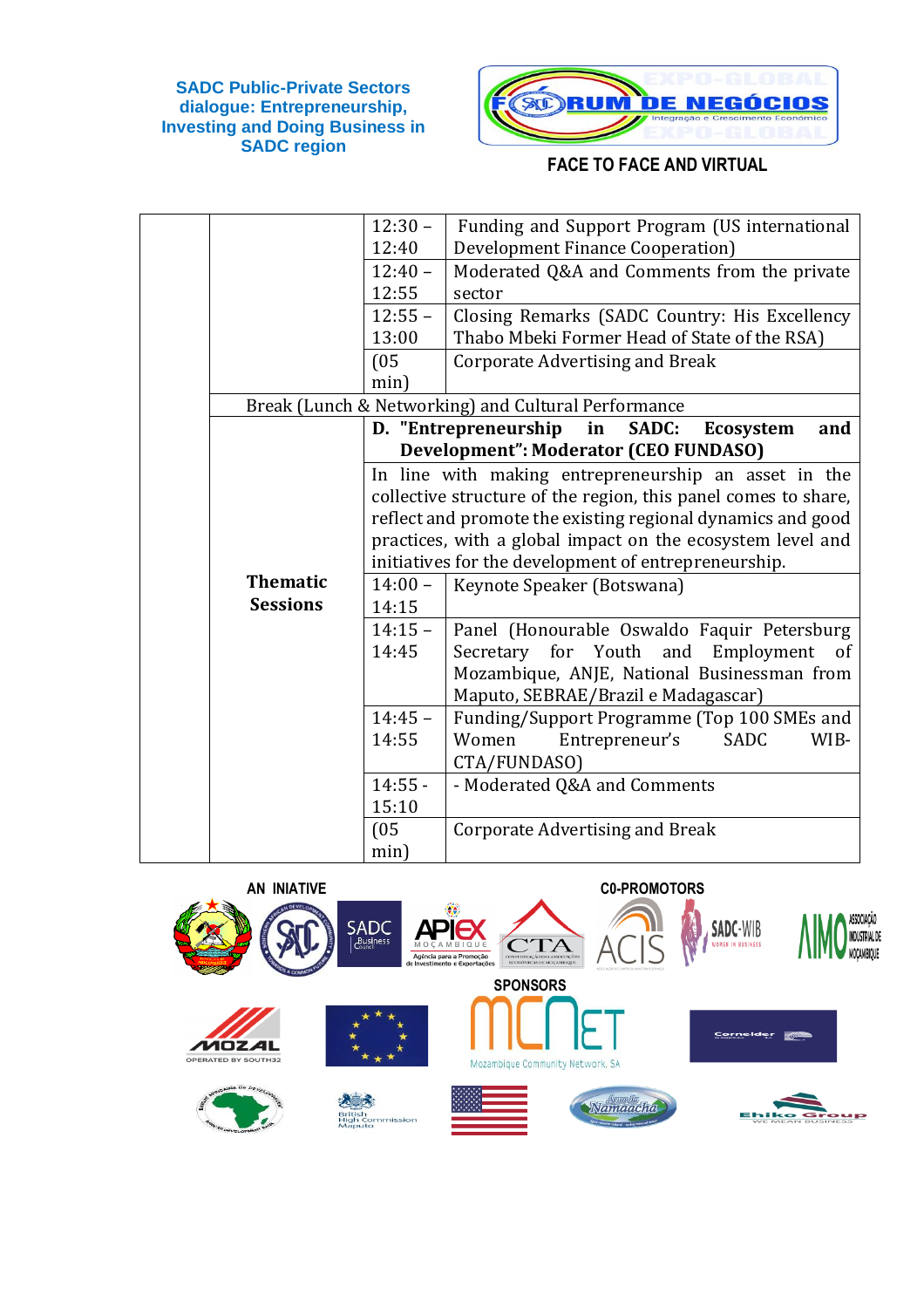

|                   | $10:00 -$ | Visit to the Global Expo trough Virtual Platform                                  |
|-------------------|-----------|-----------------------------------------------------------------------------------|
|                   | 17:00     | (http://www.sadcexpo.com)                                                         |
|                   |           | Exhibition by thematic cluster                                                    |
|                   |           | Investment and Business Room (Moderator-                                          |
|                   |           | <b>ACIS Chairperson</b> ):                                                        |
|                   | $15.15 -$ | Matching of Feasible Projects with Investment<br>$\omega$                         |
|                   | 16.30     | Programmes and Funds.                                                             |
|                   |           | Trade<br>Facilitation<br>Platform<br>(MCNET,                                      |
|                   |           | Mozambique)                                                                       |
|                   |           | 2 Financial Institutions.                                                         |
|                   |           | B2B/B2C sessions by appointment<br>and                                            |
|                   |           | targeted.                                                                         |
|                   |           | <b>Champion:</b>                                                                  |
| <b>MOZ-SADC</b>   |           | Opening & Closing (Corporate Partner)                                             |
| Global            |           | Cultural Performance Interlude (B Kakana).                                        |
| <b>Expo</b>       |           | VIP Business Room (ACIS/CTA Moderator-                                            |
|                   |           | Director):                                                                        |
| $(10:00 - 17:00)$ | $15.30 -$ | Meeting of African and Global CEOs.<br>$\blacksquare$                             |
| (Face-to-Face     | 16.30     | Meeting of CEOs with Governments.<br>$\sim$                                       |
| and Virtual)      |           | Financial Institutions.                                                           |
|                   |           | Sessions by appointment and targeted.                                             |
|                   |           | <b>Champion:</b>                                                                  |
|                   |           | Opening & Closing (Corporate Partner)                                             |
|                   |           | Cultural Performance Interlude (B Kakana).                                        |
|                   |           | VIP Media Room (TVM/Gabinfo Moderator):                                           |
|                   | $15.15 -$ | SADC Round Table and Caravan: Briefing by                                         |
|                   | 16.30     | ZCLCA (Tomas Salomão); EPA/UK (RSA);<br>COVID-19 and international economy (Luísa |
|                   |           |                                                                                   |

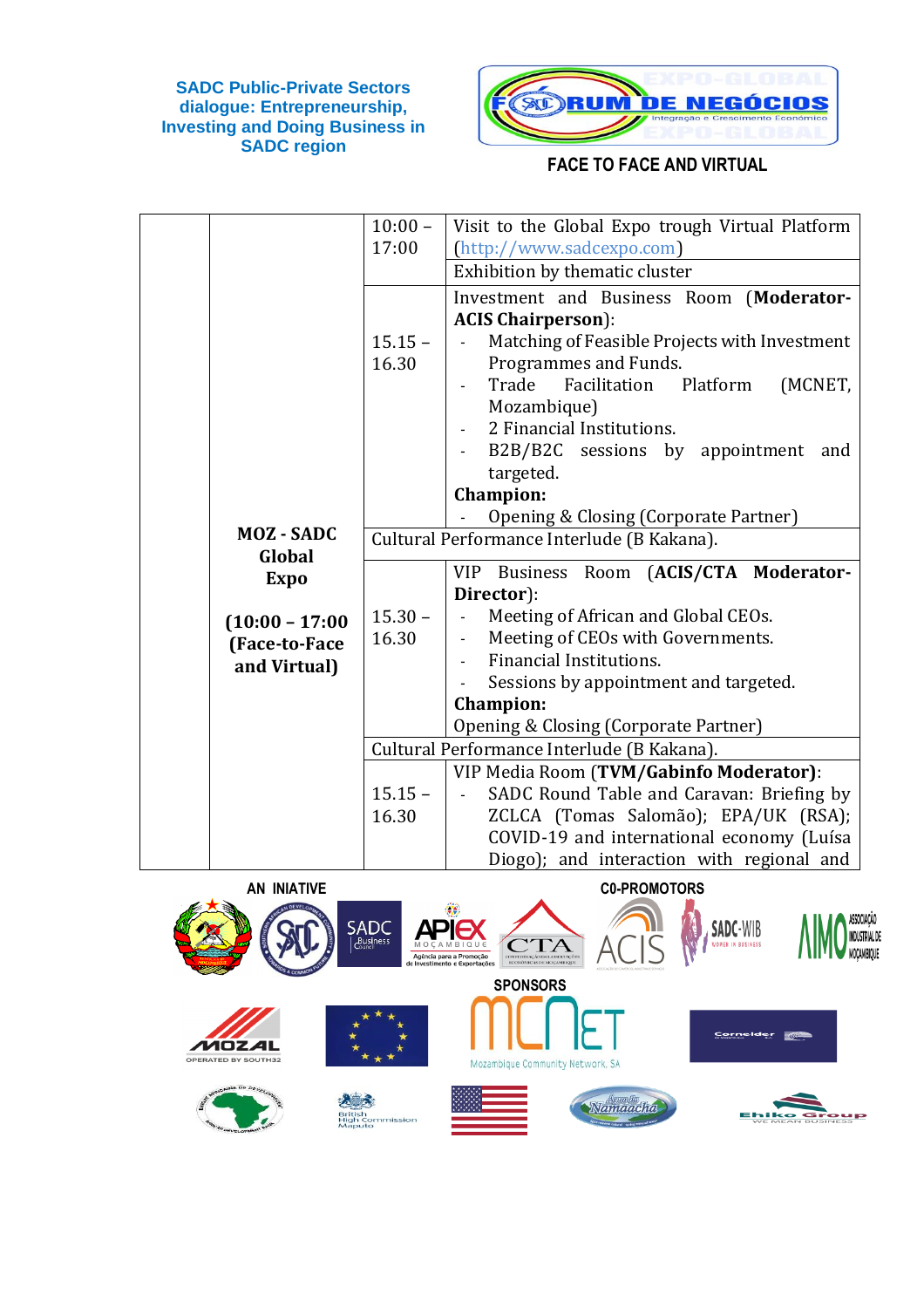

|                 |                 | international media; world news on cluster                                |
|-----------------|-----------------|---------------------------------------------------------------------------|
|                 |                 | issues)                                                                   |
|                 |                 | <b>Champion:</b>                                                          |
|                 |                 | Opening & Closing (Corporate Partner)                                     |
|                 |                 | Cultural Performance Interlude (B Kakana).                                |
|                 |                 | Digital screen of Launches and inaugurations                              |
|                 |                 | (Moderator -Director General of APIEX):                                   |
|                 |                 | Launch of GIG Africa and Global start-up                                  |
|                 |                 | awards in Africa (UK Company).                                            |
|                 | $16.30 -$       | Launch of Tete goat as a Geographical                                     |
|                 | 17.00           | Indication.                                                               |
|                 |                 | Launch of the Regional Cattle Auction                                     |
|                 |                 | Program - Maputo Province.                                                |
|                 |                 | Two Provinces.                                                            |
|                 |                 | Other<br>Member<br>State<br>Launches<br>&                                 |
|                 |                 | Inaugurations.                                                            |
|                 |                 | Cultural Performance Interlude (B Kakana).                                |
|                 |                 | DAY 2 (23 JUNE 2021) Overall Moderator; Ms. Lilian Makoi, Trias, Tanzania |
|                 |                 | SADC industrialisation<br>E. "Domestication of the                        |
|                 |                 | Strategy with a focus on improving trade balance":                        |
|                 |                 | Moderator (Mr Ciyong Zou, Managing Director -                             |
| <b>Thematic</b> | UNIDO)          |                                                                           |
| <b>Sessions</b> | This            | session will focus<br>on the domestication<br>and                         |
|                 |                 | implementation of the SADC Industrialisation Strategy and                 |
|                 |                 | Roadmap by SADC Member States. There will also be a focus                 |
|                 |                 | on the onboarding and popularisation of the strategy by the               |
|                 | private sector. |                                                                           |

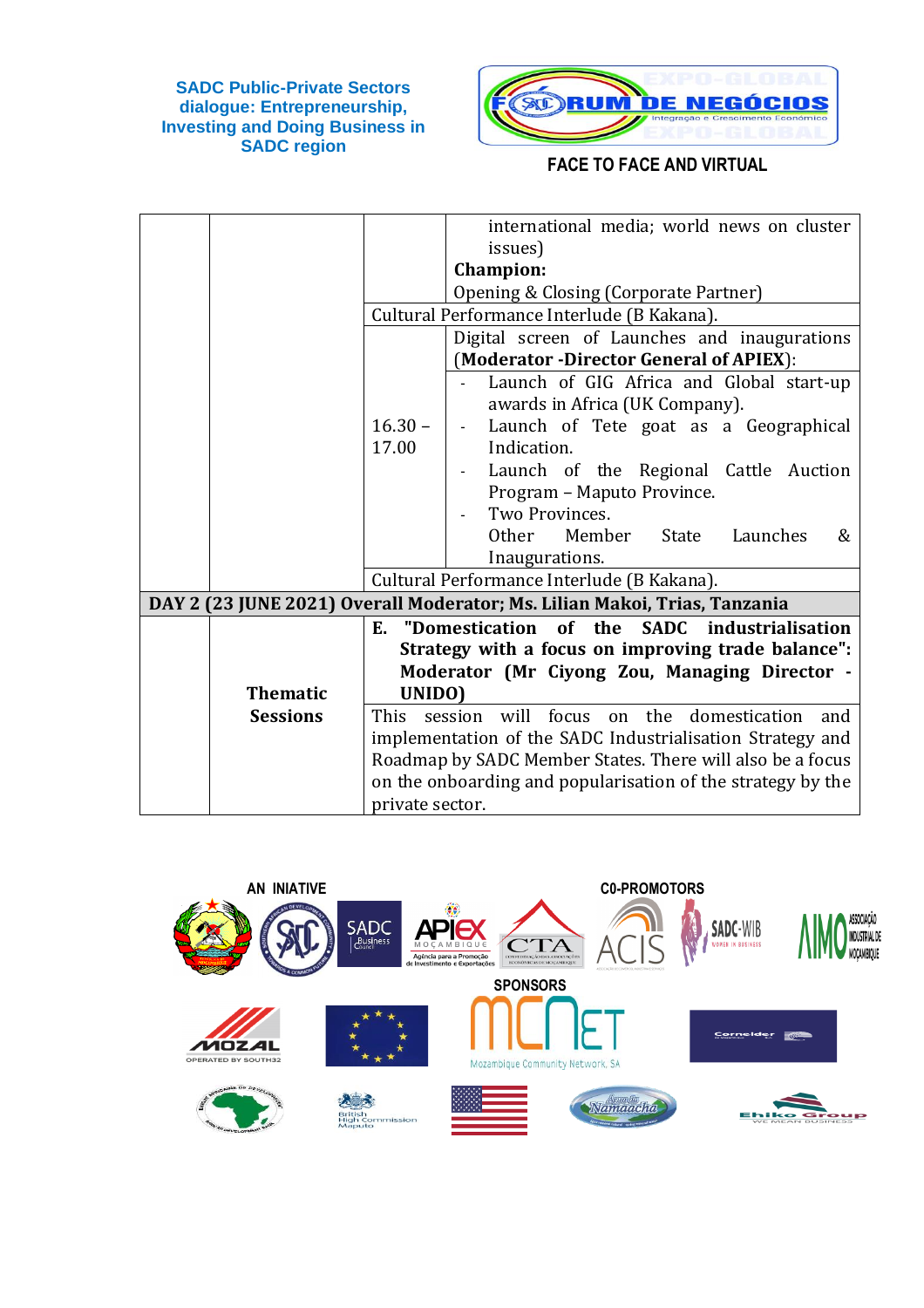

|                 | $08:30 -$       | Keynote speaker 1: Update on the implementation                 |
|-----------------|-----------------|-----------------------------------------------------------------|
|                 | 08:40           | of SADC Industrialisation Strategy and Road Map -               |
|                 |                 | Dr. Khutula Sibanda, SADC Secretariat                           |
|                 |                 | Keynote Speaker 2: (Paul Sullivan from Acrow                    |
|                 |                 | Bridge)                                                         |
|                 | $08:40 -$       | Panel (Honourable Carlos Alberto Mesquita -                     |
| <b>Thematic</b> | 09:10           | Minister of Industry and Commerce, Eswatini,                    |
| <b>Sessions</b> |                 | AIMO, IDC-RSA, Lesotho)                                         |
|                 | $09:10 -$       | Funding/Support Programme (AfDB)                                |
|                 | 09:20           |                                                                 |
|                 | $09:20 -$       | Ian Hirchfield, Coca Cola Africa - Private Sector               |
|                 | 09:30           | perspectives                                                    |
|                 | $09:30 -$       | Moderated Q&A and Comments from the private                     |
|                 | 09:50           | sector                                                          |
|                 | $09:50 -$       | Closing Remarks (SADC Country Patron: Minister                  |
|                 | 09:55           | Zimbabwe)                                                       |
|                 | (05)            | <b>Corporate Advertising and Break</b>                          |
|                 | min)            |                                                                 |
|                 |                 | F. "Energy, Mineral Resources and Local Content Value           |
|                 |                 | <b>Chain": Moderator (EU Ambassador)</b>                        |
|                 |                 | This session will focus on local content and value addition. It |
|                 |                 | will focus on creating an enabling environment towards the      |
|                 |                 | development of local content legislations in the mineral        |
|                 | sector in SADC. |                                                                 |
|                 | $10:00 -$       | Keynote Speaker (Patrice Motsepe,<br>African                    |
|                 | 10:10           | Rainbow Minerals-RSA)                                           |
|                 | $10:10 -$       | Panel (Honourable Max Elias Tonela, Minister of                 |
|                 | 10:40           | Mineral Resources and Energy, Angola, National                  |
|                 |                 | Entrepreneur-Cabo Delgado, DRC)                                 |

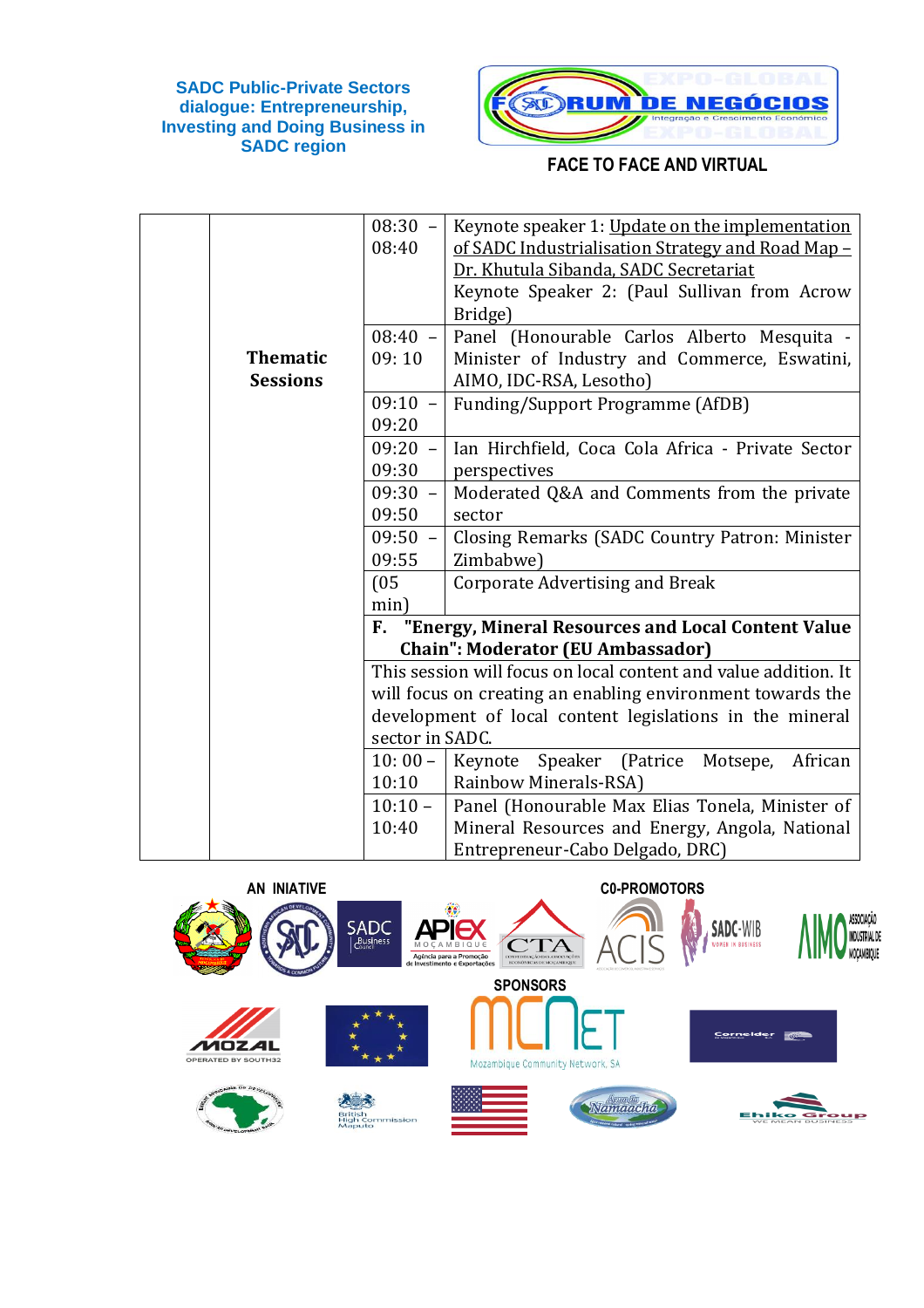

|                 | $10:40 -$ | <b>Funding/Support Programme (EU)</b>                         |
|-----------------|-----------|---------------------------------------------------------------|
|                 | 10:50     |                                                               |
|                 | $10:50 -$ | Vusi Mabena, MIASA - Private Sector perspectives              |
|                 | 11:00     |                                                               |
|                 | $11:00 -$ | Moderated Q&A and Comments from the private                   |
|                 | 11:15     | sector                                                        |
|                 | $11:15 -$ | Closing Remarks (UK Patron: Minister)                         |
|                 | 11:20     |                                                               |
|                 | (05)      | <b>Corporate Advertising and Break</b>                        |
|                 | min)      |                                                               |
|                 |           | G. "Tourism and Cultural Industry: resilience and             |
|                 |           | innovation": Moderator (CTA Chair)                            |
|                 |           | The challenges imposed by the economic resection resulting    |
|                 |           | from the Covid-19 Pandemic, and within a new normal, will     |
|                 |           | share, reflect and concretize the paths that this strategic   |
|                 |           | regional sector must take and continue in its agenda of being |
| <b>Thematic</b> |           | and continuing to be a niche of business in the field of      |
| <b>Sessions</b> |           | internationalization.                                         |
|                 | $11:20 -$ | Keynote speaker (Paulo Portas/Portugal)                       |
|                 | 11:30     |                                                               |
|                 | $11:30 -$ | Panel (Honourable Eldevina Materrula, Minister of             |
|                 | 11:40     | Culture and Tourism - Gregory Carr Investor,                  |
|                 |           | Entrepreneur from Inhambane and Seychelles)                   |
|                 | $11:40 -$ | (Millennium<br>Funding and Support Program                    |
|                 | 11:50     | <b>Challenge Corporation</b> )                                |
|                 | $11:50 -$ | Yousouf Ismael, Mauritius Chamber of Commerce                 |
|                 | 12:00     | - Private Sector perspectives                                 |

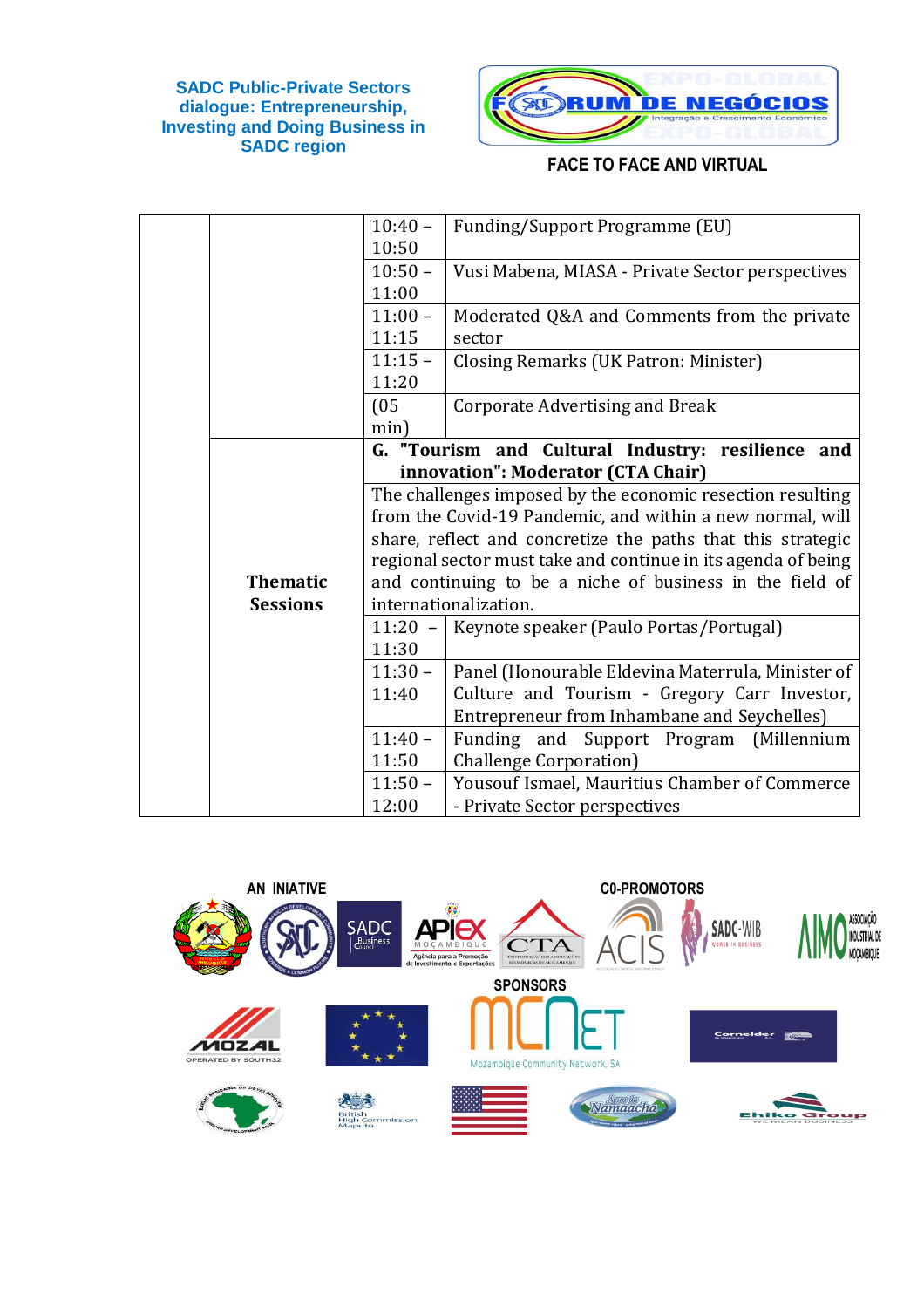

|                   | $12:00 -$ | Phil Daka, Zambia Chamber of Commerce and           |
|-------------------|-----------|-----------------------------------------------------|
|                   | 12:15     | industry - Moderated Q&A and Comments from          |
|                   |           | the private sector                                  |
|                   | $12:15 -$ | Closing Remarks (SADC Country Patron: Minister      |
|                   | 12:20     | of Mauritius)                                       |
|                   | (05)      | <b>Corporate Advertising and Break</b>              |
|                   | min)      |                                                     |
|                   |           | Break (Lunch & Networking) and Cultural Performance |
|                   | $10:00 -$ | Visit to the Global Expo trough Virtual Platform    |
|                   | 16:30     | (http://www.sadcexpo.com)                           |
|                   |           | Exhibition by thematic cluster                      |
|                   |           | Investment and Business Room (Moderator-            |
|                   |           | <b>ACIS Chairperson</b> ):                          |
|                   |           | The<br>Beluluane<br>Industrial Park<br>(PIB,        |
|                   |           | Mozambique)                                         |
|                   | $13.30 -$ | Matching of Feasible Projects with Investment       |
| <b>MOZ-SADC</b>   | 15.00     | Programmes and Funds.                               |
| Global            |           | Financial Institutions.                             |
| <b>Expo</b>       |           | B2B/B2C sessions by appointment<br>and              |
|                   |           | targeted.                                           |
| $(10:00 - 16:30)$ |           | <b>Champion:</b>                                    |
| (Face-to-Face     |           | Opening & Closing (Corporate Partner)               |
| and Virtual)      |           | Cultural Performance Interlude                      |
|                   |           | VIP Business Room (ACIS/CTA Moderator-              |
|                   |           | Director):                                          |
|                   |           | Meeting of SADC WIB CEOs.                           |
|                   | $15.00 -$ | SADC Cultural Business Initiative (Moreira          |
|                   | 16.00     | Chonguiça)                                          |
|                   |           | Financial Institution.                              |

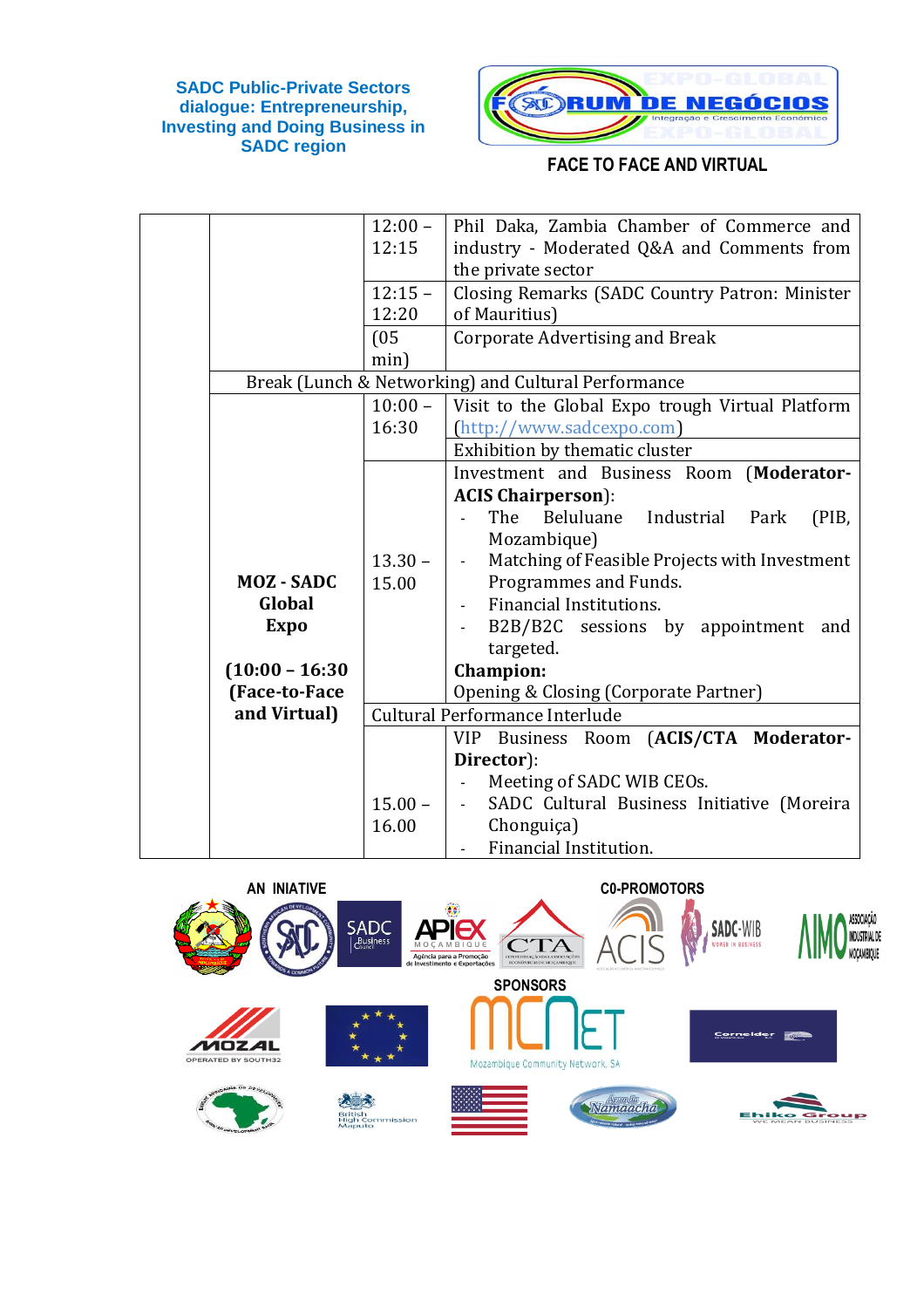

|           | Sessions by appointment and directed.                                                 |
|-----------|---------------------------------------------------------------------------------------|
|           | <b>Champion:</b>                                                                      |
|           | Opening & Closing (corporate partner)                                                 |
|           | Cultural Performance Interlude (B Kakana).                                            |
|           | VIP Media Room (TVM/Gabinfo Moderator):                                               |
|           | SADC Round Table and Caravan: Briefing                                                |
|           | presentations by EPA/SADC-EU (Botswana);                                              |
|           | AGOA (António Fernando/USAID); COVID-19                                               |
|           | Border<br>Trade,<br>SADC<br>and<br><b>Business</b>                                    |
| $13.30 -$ | Environment and International<br>Economy                                              |
| 15.00     | Mondlane<br>(Angelo<br>and<br>Zambia);<br>and                                         |
|           | interaction with regional and international                                           |
|           | media; global news on cluster themes.                                                 |
|           | <b>Champion:</b>                                                                      |
|           | Opening & Closing                                                                     |
|           | Cultural Performance Interlude                                                        |
|           | Digital screen of Launches and inaugurations                                          |
|           | (Moderator-Director General of APIEX):                                                |
|           | • PRONAIMO opportunities.                                                             |
| $16.00 -$ | Visit and corporate business environment of                                           |
| 16.30     | ZEE-FIBeluluane and Agility Park.                                                     |
|           | Launch of the 2021 Edition Mozambique Trade<br>٠                                      |
|           | Fair.                                                                                 |
|           | Three Provinces.                                                                      |
|           | Other<br>Member<br>State<br>Launches<br>&                                             |
|           | Inaugurations.                                                                        |
|           |                                                                                       |
|           |                                                                                       |
|           | SADC (anthem) and Mozambique (anthem) corporate<br>videos and acknowledgements - 5min |
|           |                                                                                       |